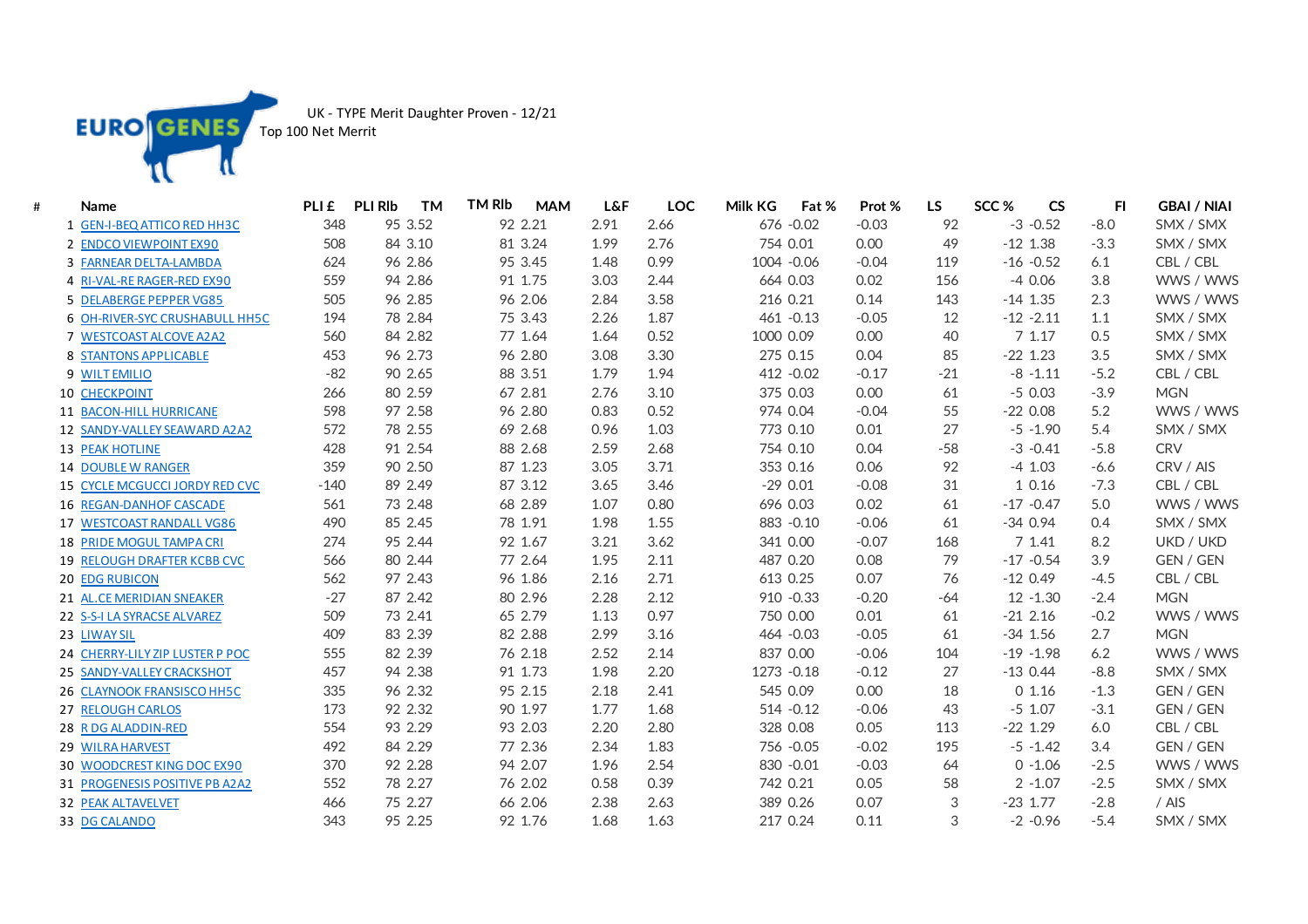| 34 APPLES ABSOLUTE-RED EX94           | $-218$ | 96 2.24 | 94 2.25 | 1.62 | 1.98    | $-258$ 0.19 | 0.11    | $-55$ | 28 - 0.23    | $-22.6$ | CBL / CBL  |
|---------------------------------------|--------|---------|---------|------|---------|-------------|---------|-------|--------------|---------|------------|
| 35 SILVERSTAR                         | 497    | 90 2.23 | 87 1.54 | 3.07 | 3.25    | 607 0.08    | 0.04    | 52    | $-10 - 0.18$ | 0.8     | <b>MGN</b> |
| 36 MELARRY FUEL                       | 309    | 86 2.23 | 79 1.93 | 1.09 | 0.57    | 863 0.03    | $-0.05$ | 55    | $1 - 0.32$   | $-6.8$  | SMX / SMX  |
| 37 SYNERGY WALTER A2A2                | 614    | 77 2.23 | 73 2.42 | 1.00 | 0.90    | 710 - 0.01  | 0.01    | 85    | $-5 - 0.79$  | 16.9    | WWS / WWS  |
| 38 JAMESON A2A2                       | 493    | 82 2.22 | 74 3.41 | 0.88 | 0.66    | 364 0.02    | 0.07    | 183   | $-26$ 1.15   | $-5.9$  | MGN / MGN  |
| 39 AGRAS ULTIMUS                      | 289    | 76 2.18 | 71 1.36 | 2.65 | 2.62    | 531 0.07    | $-0.02$ | 88    | $-9$ 1.87    | $-6.2$  | GSU        |
| <b>40 PTIT COEUR DOORMAN DARLINGO</b> | 121    | 88 2.17 | 88 2.24 | 2.82 | 3.90    | 224 - 0.13  | 0.00    | 64    | $-25 - 0.35$ | $-4.6$  | MGN / WFE  |
| <b>41 EDG DIRECTOR ROOSTER</b>        | 626    | 78 2.17 | 73 2.56 | 0.23 | 0.25    | 726 0.14    | 0.03    | 162   | $-13 - 1.86$ | 3.3     | CBL / CBL  |
| 42 NO-FLA CAPITAL 4549                | 574    | 78 2.17 | 73 2.79 | 0.57 | 0.61    | 531 0.00    | 0.09    | 98    | $-143.59$    | 8.6     | WWS / WWS  |
| <b>43 WILRA BURNETT</b>               | 551    | 74 2.17 | 67 1.21 | 1.80 | 1.83    | 582 0.30    | 0.05    | 64    | $-8 - 1.72$  | $-2.1$  | GEN / GEN  |
| 44 BOMAZ SKYWALKER HH5C               | 626    | 86 2.15 | 85 1.72 | 1.35 | 1.00    | 713 - 0.09  | 0.10    | 73    | $2 -0.46$    | 8.3     | GEN / GEN  |
| 45 LEANINGHOUSE HELIX 22137           | 732    | 93 2.14 | 91 2.17 | 1.24 | 1.11    | 795 0.04    | 0.04    | 79    | $-270.13$    | 11.1    | WWS / WWS  |
| <b>46 PEAK ALTAAMULET</b>             | 522    | 95 2.13 | 92 2.11 | 1.77 | 1.51    | 1205 -0.21  | $-0.07$ | 88    | $-80.90$     | $-4.0$  | ALT / ALT  |
| <b>47 OCD LEGENDARY COFFEE</b>        | 607    | 77 2.12 | 73 1.88 | 1.42 | 1.64    | 610 0.15    | 0.02    | 168   | $-16$ 0.52   | 3.3     | WWS / WWS  |
| 48 TOC-FARM FITZ HH3C                 | 237    | 98 2.10 | 98 2.27 | 1.61 | 1.71    | 574 - 0.10  | $-0.03$ | 31    | $-21$ 0.15   | $-1.7$  | SMX / SMX  |
| <b>49 STANTONS MOTIVATOR HCD1</b>     | 343    | 89 2.10 | 78 2.57 | 2.14 | 2.30    | 244 - 0.10  | 0.01    | 98    | $-190.95$    | 7.0     | UKD / UKD  |
| 50 BLONDIN INTEGRAL RDC HH3C          | 291    | 93 2.08 | 91 2.52 | 2.03 | 2.48    | 144 0.21    | $-0.01$ | 9     | $-20$ 1.38   | 8.6     | SMX / SMX  |
| 51 HORSTYLE MONTROSS MORRIS           | 378    | 85 2.08 | 79 2.54 | 0.74 | 0.52    | 837 - 0.14  | $-0.06$ | $-24$ | $-90.36$     | 1.5     | GEN / GEN  |
| 52 VILLY SILVIO PB A2A2               | 357    | 82 2.08 | 79 3.09 | 0.32 | $-0.02$ | 61 0.23     | 0.09    | 46    | $-190.98$    | 5.5     | SMX / SMX  |
| 53 MICHALAK                           | 531    | 77 2.08 | 68 2.21 | 0.98 | 1.02    | 619 - 0.01  | $-0.01$ | 134   | $-212.05$    | 8.0     | <b>MGN</b> |
| 54 S-S-I MILLINGTON TOTEM             | 475    | 86 2.06 | 70 2.43 | 1.08 | 1.73    | 821 0.02    | $-0.04$ | 76    | $-19 - 0.74$ | 1.5     | WWS / WWS  |
| 55 KINGS-RANSOM SCORE                 | 449    | 79 2.04 | 71 2.26 | 2.20 | 1.75    | 228 0.19    | 0.07    | 156   | $-11$ 1.33   | 4.5     | CBL / CBL  |
| <b>56 LEGEND-MAKER VICTOR</b>         | 422    | 91 2.03 | 89 2.94 | 2.07 | 2.59    | 539 0.05    | 0.08    | 85    | $-130.15$    | $-0.6$  | SMX / SMX  |
| 57 ST GEN R-HAZE RAPID                | 571    | 76 2.03 | 72 2.48 | 1.12 | 1.21    | 928 0.02    | 0.02    | 64    | $-6 - 0.90$  | 2.0     | CBL / CBL  |
| 58 MR D APPLE DIAMONDBACK EX93 RD     | 100    | 94 2.02 | 93 2.25 | 1.43 | 1.12    | 451 - 0.13  | 0.01    | 58    | 9 0.31       | $-9.7$  | WWS / WWS  |
| 59 WESTENRADE ALTASPRING A2A2         | 578    | 98 2.01 | 97 1.85 | 1.12 | 1.58    | 814 0.02    | 0.01    | 12    | 00.29        | 9.7     | ALT / AIS  |
| <b>60 SANDY-VALLEY CHALLENGER</b>     | 704    | 79 2.01 | 75 2.98 | 0.53 | 0.90    | 738 0.12    | 0.01    | 88    | $-250.59$    | 10.0    | SMX / SMX  |
| <b>61 CHARPENTIER REDHOT RED</b>      | 152    | 92 2.00 | 87 2.18 | 1.68 | 1.53    | 425 0.09    | 0.02    | -6    | $8 - 0.62$   | $-7.4$  | SMX / SMX  |
| <b>62 NORCA SILKY ALONZO</b>          | 121    | 89 2.00 | 80 2.03 | 1.91 | 1.30    | 63 0.13     | 0.03    | -98   | $-11 - 0.49$ | $-4.8$  | SMX / SMX  |
| <b>63 CLAYNOOK DEALMAKER</b>          | 324    | 91 1.99 | 91 2.59 | 0.35 | 1.05    | 632 0.00    | $-0.11$ | 49    | $-200.31$    | 2.8     | SMX / SMX  |
| 64 DENOVO 7899 ARCHER HH5C            | 623    | 71 1.99 | 66 1.28 | 1.68 | 1.83    | 592 0.17    | 0.07    | 73    | $-19 - 0.39$ | $-3.3$  | GEN / GEN  |
| 65 ARINO RED EX90                     | 380    | 86 1.97 | 80 2.16 | 1.34 | 1.09    | 581 0.05    | 0.01    | 46    | $-6 - 1.12$  | $-3.1$  | MGN / WFE  |
| 66 KINGSLEY                           | 476    | 93 1.95 | 91 1.93 | 2.01 | 1.91    | 208 0.21    | 0.13    | 88    | $-25 - 1.63$ | 0.7     | <b>MGN</b> |
| 67 WALNUTLAWN SIDEKICK A2A2           | 307    | 89 1.95 | 88 3.18 | 0.59 | 0.31    | 51 0.16     | 0.11    | 61    | $-190.07$    | 1.2     | SMX / SMX  |
| <b>68 SILVERRIDGE V ERIC</b>          | 416    | 90 1.94 | 84 2.65 | 1.80 | 1.72    | 695 0.05    | $-0.13$ | 125   | $-23 - 1.66$ | 2.2     | SMX / SMX  |
| 69 COL DG CRUSHTIME HH5C              | 109    | 81 1.94 | 79 3.31 | 1.17 | 0.88    | 372 - 0.15  | 0.01    | $-70$ | $-18 - 0.99$ | $-5.3$  | CBL / CBL  |
| <b>70 GILLETTE CAVIAR</b>             | 215    | 98 1.93 | 97 2.32 | 1.91 | 2.20    | 282 - 0.06  | $-0.03$ | 46    | $-40.01$     | 8.3     | SMX / SMX  |
| 71 PROGENESIS FABULOUS VG88           | 460    | 79 1.93 | 74 2.93 | 0.69 | 0.93    | 1085 -0.20  | $-0.06$ | 73    | $-240.23$    | $-1.9$  | SMX / SMX  |
| <b>72 MIRABELL SOUND SYSTEM</b>       | 471    | 86 1.92 | 83 1.85 | 0.95 | 1.37    | 1013 0.03   | $-0.05$ | 43    | $-4 - 2.20$  | $-0.1$  | MGN / WFE  |
| 73 BESTDAY A2A2                       | 553    | 80 1.92 | 73 2.20 | 0.99 | 1.00    | 545 0.04    | 0.09    | 82    | $-17 - 0.96$ | 1.4     | <b>MGN</b> |